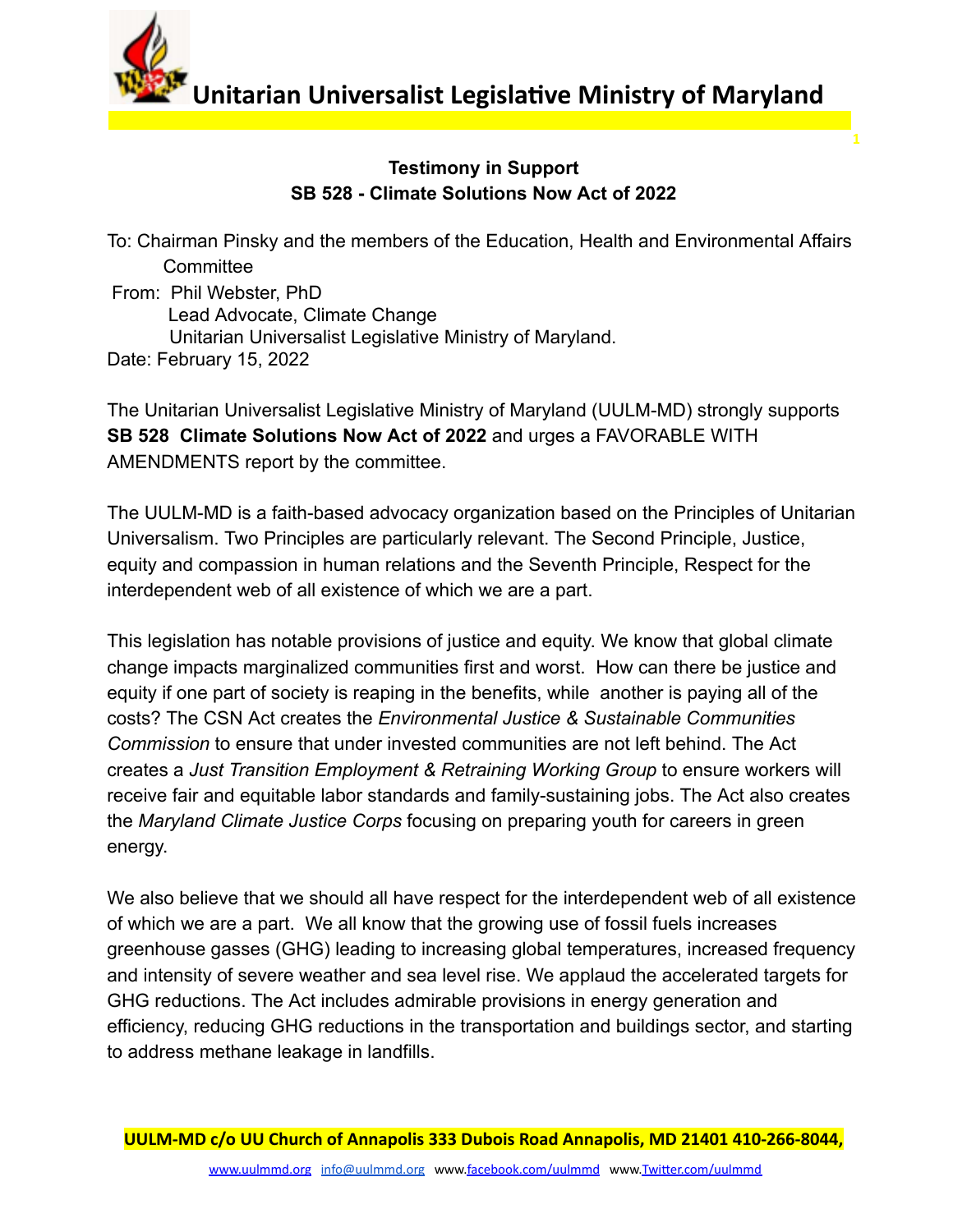The Climate Solutions Now Act of 2022 should be strengthened with the amendments proposed by the Climate Partners, a coalition of justice and climate organizations. The Unitarian Universalist Legislative Ministry of Maryland supports these Amendments. They are attached to the end of this testimony.

All Marylanders need bold and urgent action! Please keep us on the right and moral path towards a livable climate and a sustainable world. We owe it to our children.

We support this bill and recommend a FAVORABLE WITH AMENDMENTS report in committee.

## Phil Webster, PhD

Lead Advocate, Climate Change UULM-MD

## **Proposed Amendments to SB 528 Climate Solutions Now, 2022**

*Building electrification and efficiency:*

- Climate Catalytic Capital Fund
	- o Explicitly state that 40% of funds from the Climate Catalytic Capital Fund be spent in low and moderate-income neighborhoods and that funds can be spent on whole-structure retrofits (including multi-family buildings) including health, safety, weatherization, and electrification measures.
	- o The purpose of the funds should explicitly include "Facilitate the electrification of the building sector".
	- o Explicitly state that funds cannot be used for installation of new equipment that uses fossil fuels
	- o Funds from alternative compliance payments should go to the Climate Catalytic fund to be spent on low-income whole-structure retrofits, including low-income multi-family buildings.
- On page 35, lines 2-3, strike "water and space heating" and substitute "on-site energy" and add on line 3, "except for kitchen appliances".
- On page 35, following line 9, add energy efficiency provisions for buildings. Add:
	- D. For new covered buildings funded at least 25% by State funds
		- A 40% reduction in modeled energy use consumption over the 2018 International Energy Conservation Code for permit applications received between Jan 1 2023 and Dec 31 2025
		- A 60% reduction in modeled energy use consumption over the 2018 International Energy Conservation Code for permit applications received between Jan 1 2025 and Dec 31 2027
	- E. For all other new covered buildings
		- A 40% reduction in modeled energy use consumption over the 2018 International Energy Conservation Code for permit applications received between Jan 1 2025 and Dec 31 2027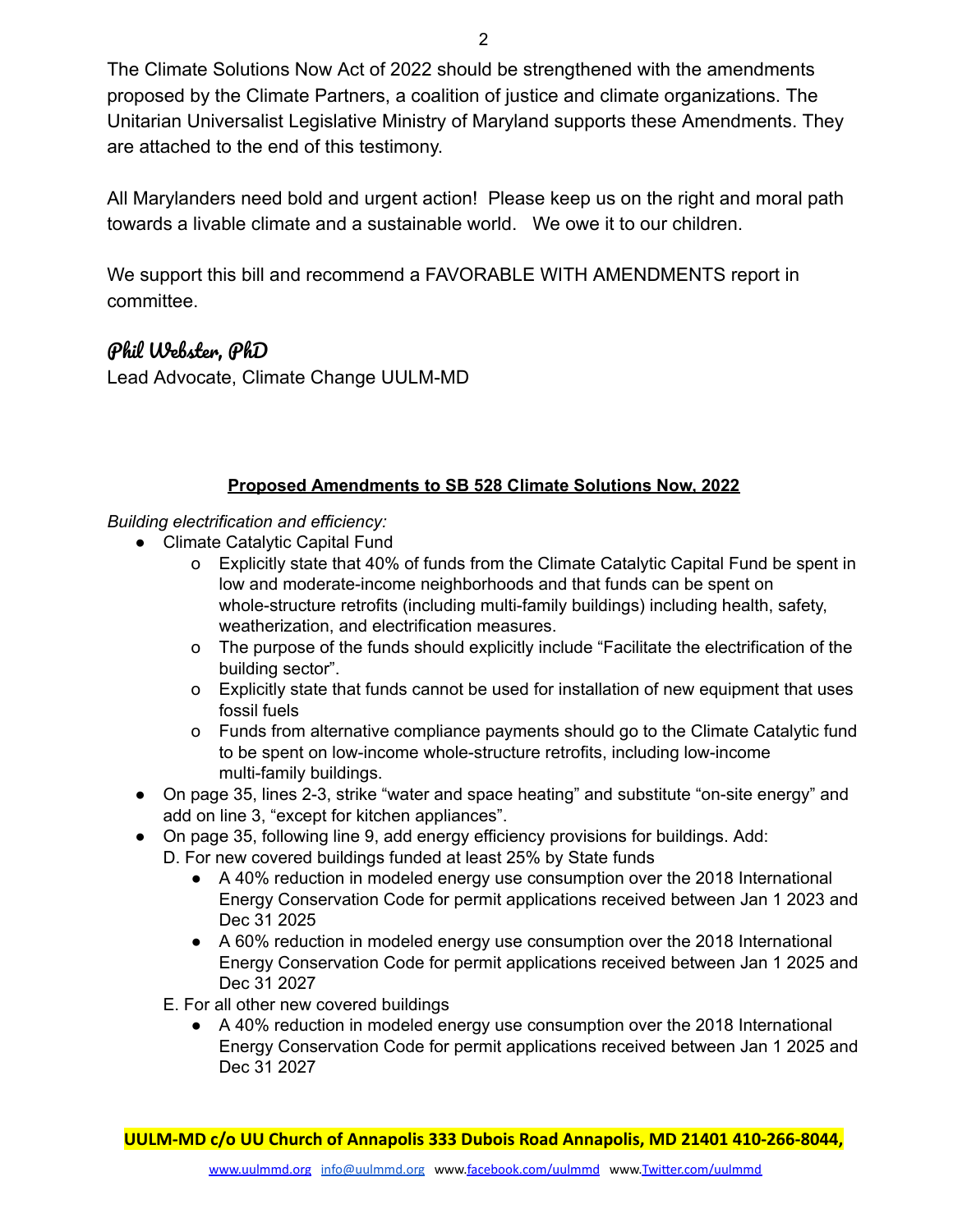- A 60% reduction in modeled energy use consumption over the 2018 International Energy Conservation Code for permit applications received F. MAJOR RENOVATIONS – Energy Conservation
- F. "Major Renovation" means a renovation project:
	- For which the total projected cost exceeds 50% of the assessed value of the existing building; or
	- Involving a change of use, if the change involves the application of different requirements of the standards.

G. Except as provided in subsection () of this section, if a covered building is undergoing a major renovation, the building shall be renovated to achieve:

- A 40% reduction in the building's average annual energy use; or
- A 20% reduction in modeled energy use consumption over the current Energy Code.

H. A local jurisdiction may waive the requirements under subsection () of this section if the building owner demonstrates that the cost of the improvements necessary to achieve the required energy reductions would exceed projected operational and energy savings from the improvements over a certain payback period:

- o A 25–year period for all buildings funded at least 25% by the State.
- o A 15–year period for all other buildings.
- Provisions regarding "alternative compliance pathway" on page 47, lines 20 -23, and lines 27-29, should be sunsetted. We suggest a sunset of 12/1/2030
- Pages 47, delete lines 18-19 ( "PROVIDE MAXIMUM FLEXIBILITY TO THE OWNERS OF COVERED BUILDINGS TO COMPLY WITH BUILDING EMISSIONS STANDARDS")
- The Building Emission Performance Standards regulations directive under 2-1602 (C) should
	- o require that the adopted regulations prioritize direct emission reductions from qualified buildings via electrification plans and pathways,
	- o provide protection against financial cost pass-through and evictions for tenants in covered multi-family buildings, 3) require covered public buildings' retrofits to be completed with a high-quality workforce (i.e. prevailing wage, insurance coverage, paid leave, etc.) (pg. 48)

*Equity and Environmental Justice Provisions*

- Strengthen the provisions on pages 9-12 by including language from HB 1033 that requires 40% of investments go to overburdened communities.
	- o The language from HB 880 should be incorporated on page 22, lines 12-15 as well
	- o The Interagency Commission on School Construction should be included as an agency required to consider climate in long-term planning

*Net Zero Schools*

- Explicitly state that the IAC state school construction funding process may cover planning, design, and engineering for net-zero schools.
- School buildings that are not net-zero should be net-zero ready Insert on Page 35, following line 6

 $(12-501(3)(I)(2)(A)$  (under the provision requiring solar ready):

- A. The Installation of Solar Energy Systems
	- To include a 40% roof set aside and necessary electrical panel and conduit requirements. if the building:
	- Will have 20,000 square feet or more of continuous roof space, excluding the parking area; and
	- Will be 20 stories or less in height, above grade plane.